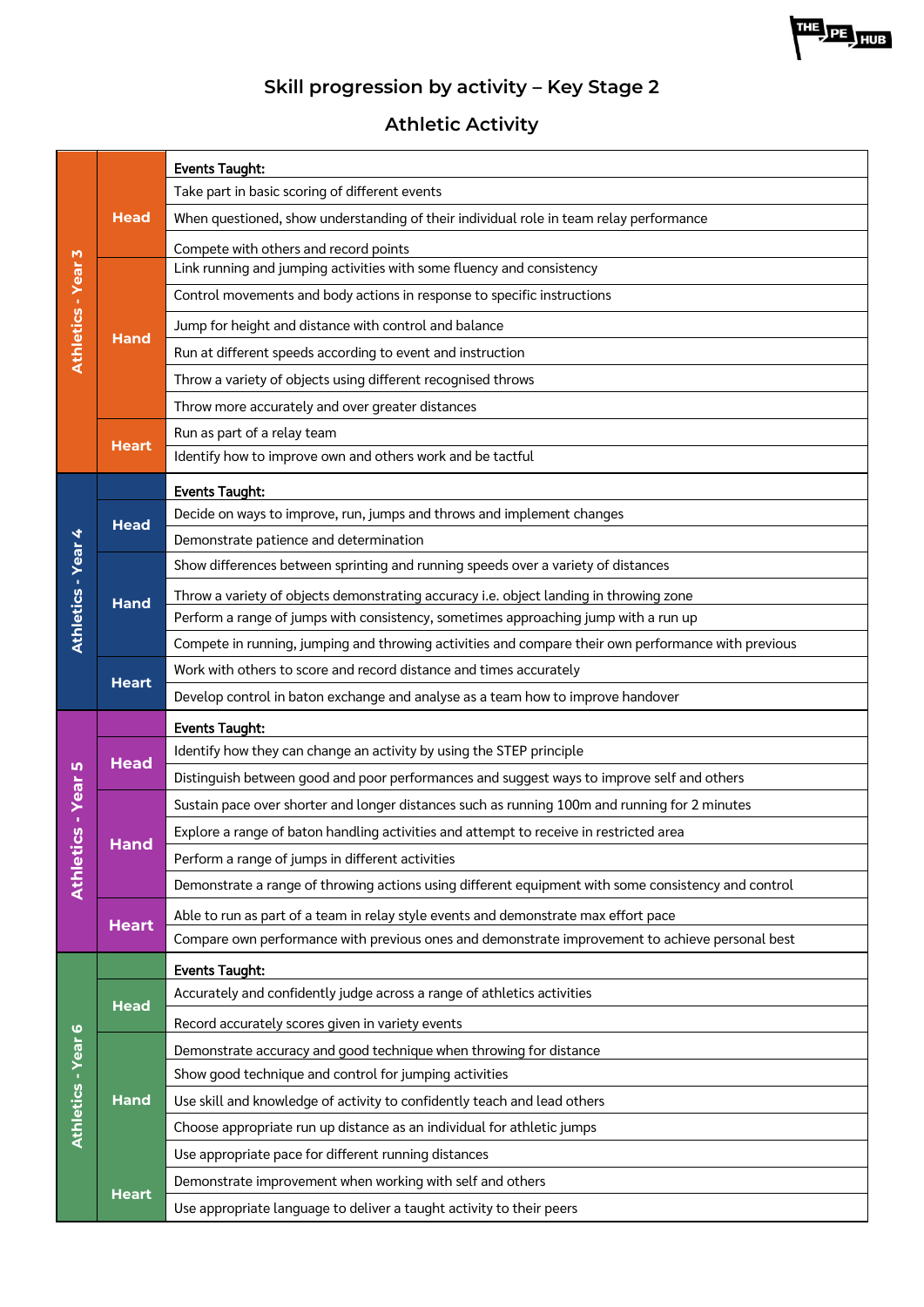# **Striking and Fielding Games**

|                              |              | <b>Sports Taught:</b>                                                                                       |
|------------------------------|--------------|-------------------------------------------------------------------------------------------------------------|
| Striking & Fielding - Year 3 | <b>Head</b>  | Adhere to some basic rules of recognised games such as rounders or cricket                                  |
|                              |              | Explain how fielders work together to restrict batters runs                                                 |
|                              |              | Apply simple tactics to choose where to hit the ball                                                        |
|                              |              | Strike a ball with some consistency                                                                         |
|                              |              | Develop skills to use in isolation and in competitive play e.g. throwing, catching and bowling              |
|                              | Hand         | Play in simplified games                                                                                    |
|                              |              | Bowl accurately                                                                                             |
|                              |              | Show ready position to catch a ball                                                                         |
|                              |              | Strike a stationary ball (off tee) with some consistency                                                    |
|                              |              | Strike a bowled ball with some consistency                                                                  |
|                              |              | Identify how to improve own and others work and be tactful                                                  |
|                              | <b>Heart</b> | Field as a team to return the ball to the bowler/base effectively                                           |
|                              |              | <b>Sports Taught:</b>                                                                                       |
|                              | <b>Head</b>  | With increasing consistency, choose where to direct a hit from a bowled ball                                |
|                              |              | Use and apply the basic rules of the game                                                                   |
|                              |              | Apply speed and decision making to run safely between scoring markers e.g. stumps, posts                    |
|                              | <b>Hand</b>  | Play confidently in a variety of roles such as fielder, bowler, backward e.g. wicket keeper/backstop        |
| Striking & Fielding - Year 4 |              | Track and intercept the ball along the ground sometimes collecting with one hand                            |
|                              |              | Show more consistency in throwing and catching over a variety of distances                                  |
|                              |              | Bowling a recognised action with some consistency                                                           |
|                              | <b>Heart</b> | Show fir play such as accepting when run out                                                                |
|                              |              | In their local community can they identify locations in which they could play striking and fielding games   |
|                              |              | <b>Sports Taught:</b>                                                                                       |
|                              |              | Recognise where increased flexibility and power is an advantage in striking and fielding the ball           |
|                              | <b>Head</b>  | In a game situation play using a range of simple tactics such as getting players out to restrict the attack |
|                              |              | Use and apply the basic rules of the game fairly and consistently                                           |
|                              |              | Choose where to hit the ball to maximise likely hood of scoring runs                                        |
|                              |              | Use a variety of shots in isolation and in a game situation                                                 |
|                              | <b>Hand</b>  | Throw with accuracy and consistency over short distances                                                    |
| Striking & Fielding - Year 5 |              | Tracking flight of the ball to increase catching success                                                    |
|                              |              | Begin to employ specific bowling techniques such as overarm in cricket                                      |
|                              | <b>Heart</b> | Show perseverance during the game and commitment to team                                                    |
|                              |              | Work collaboratively with others to both score runs and in the field to restrict runs                       |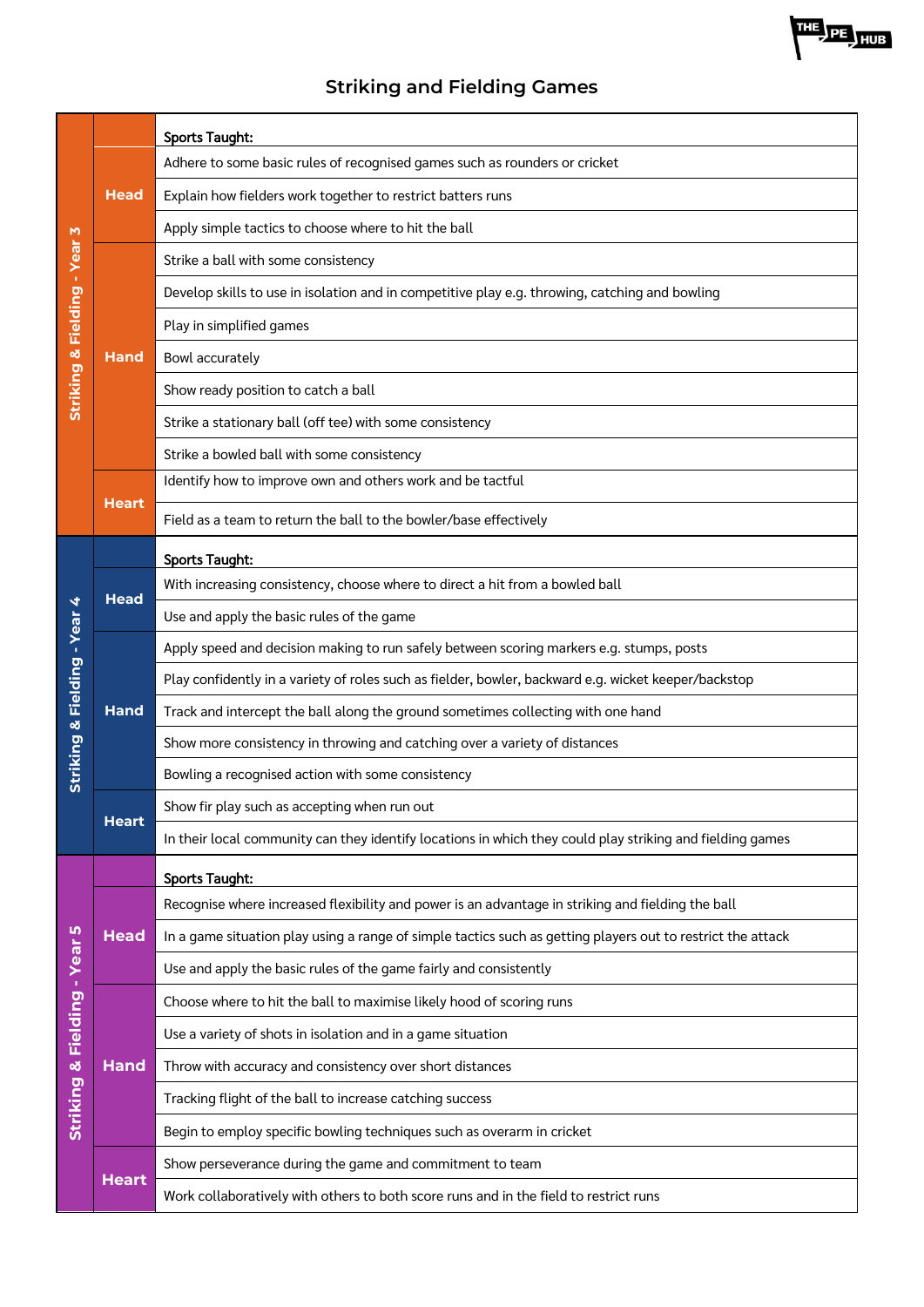

| $\boldsymbol{\omega}$<br><b>Tea</b><br>Fielding<br>×<br><b>Striking</b> |              | <b>Sports Taught:</b>                                                                                              |
|-------------------------------------------------------------------------|--------------|--------------------------------------------------------------------------------------------------------------------|
|                                                                         | <b>Head</b>  | Apply with consistency standard rules of (modified) games                                                          |
|                                                                         |              | Use a range of tactics for attacking and defending in the role of bowler, batter and fielder                       |
|                                                                         |              | In rounders use correctly the rules for running round bases                                                        |
|                                                                         | <b>Hand</b>  | Strike a bowled ball and attempt a small range of shots                                                            |
|                                                                         |              | Attempt to track and catch high balls in isolation and game play                                                   |
|                                                                         |              | Increase accuracy using a range of bowling techniques e.g. overarm                                                 |
|                                                                         |              | Demonstrate control and consistency in a range of fielding skills, e.g. throwing, catching, tracking, intercepting |
|                                                                         |              | Play within small sided games using standard field/pitch layout e.g. boundaries, posts bowling areas               |
|                                                                         | <b>Heart</b> | Identify ways you can support your batting partner                                                                 |
|                                                                         |              | Work collaboratively in teams to compete against themselves and others                                             |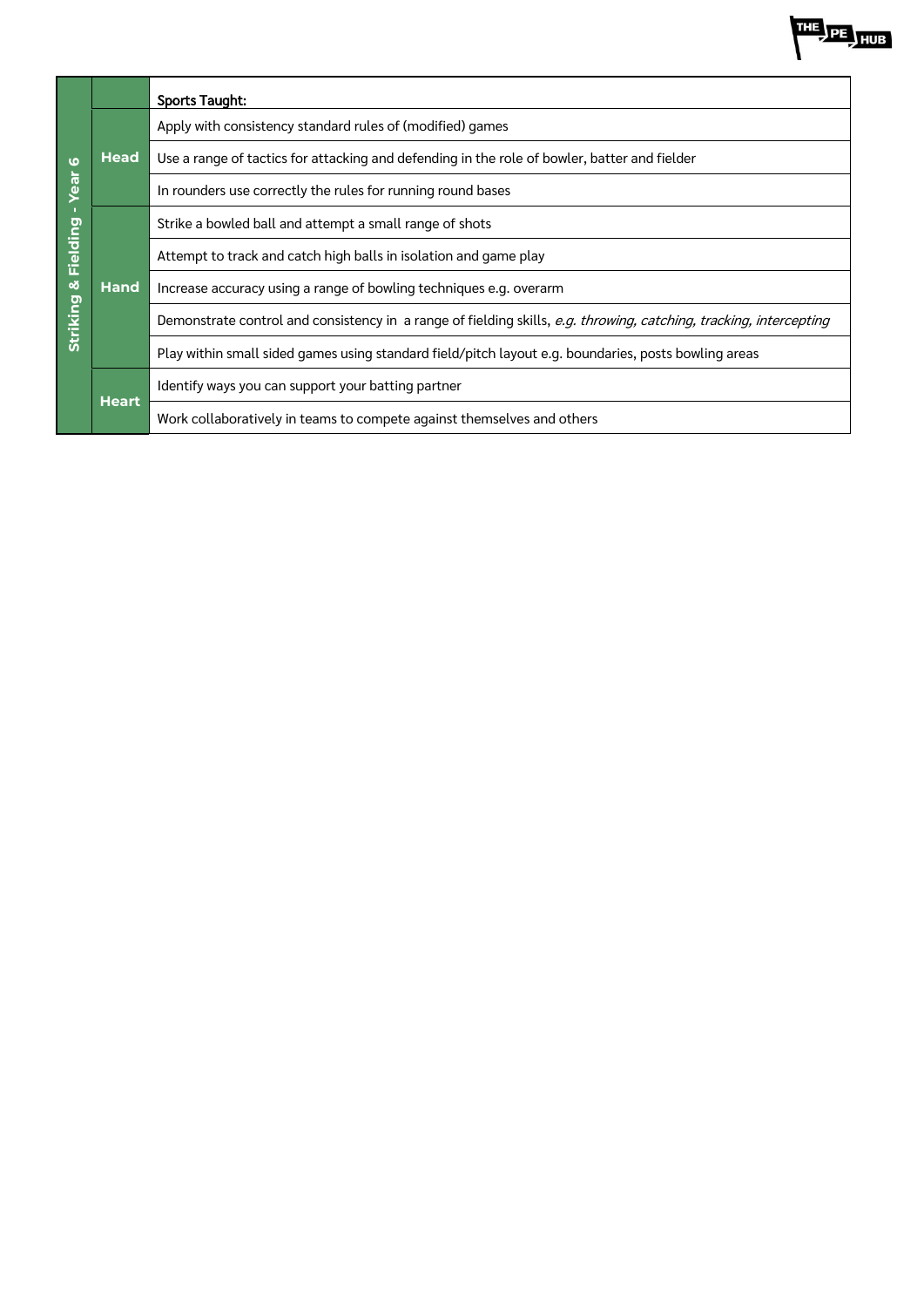#### Sports Taught: Keep count/score of a game **Head** Can discuss the different type of shots that may be used in a variety of situations Serve to begin a game Net / Wall - Year 3 **Net / Wall - Year 3** Play a continuous game using: throwing and catching or some simple hitting Can play within boundaries **Hand** Use a small range of basic racquet skills Move towards a ball/shuttle to return over a line/net Play over a net Show engagement in rallying activities to improve and progress **Heart** Work with a partner to play in a doubles game Sports Taught: Choose ways to send the ball to make it difficult for opponent to return **Head** Play the role of umpire to keep score **Net / Wall - Year 4 Net / Wall - Year 4** Explore shots on both sides of the body and attempt with confidence Use a small range of racquet/hand skills **Hand** Explore a range of recognised shots e.g. overhead, forehand etc Able to return ball/shuttle to different areas of oppositions court Use basic defensive tactics to defend the court i.e. moving to different positions on the court Work with a partner / small groups to return a served ball/shuttle **Heart** Play competitively with others and against others in modified games Sports Taught: **Head** Cooperate and collaborate with others to play in a sportsman like way Recognise where they should stand on the court when playing on their own and with others Net / Wall - Year 5 Play a range of basic shots on both sides of the body, move feet to hit ball at most appropriate point **Net / Wall - Year 5** Play modified games with confidence sending and returning a ball/shuttle this may be with differentiated equipment Select and apply a range of skills to move around the court e.g. lunge, shuffle etc **Hand** Apply some control when returning the ball/shuttle including foot placement, shot selection and aim Can apply with some success, a range of techniques to win points Demonstrate a variety of service shots in isolation and some game play Play with others with some flow to the game, keeping track of their own scores **Heart** Suggest and lead warm ups that prepare the body appropriately for net/wall activities

### **Net / Wall Games**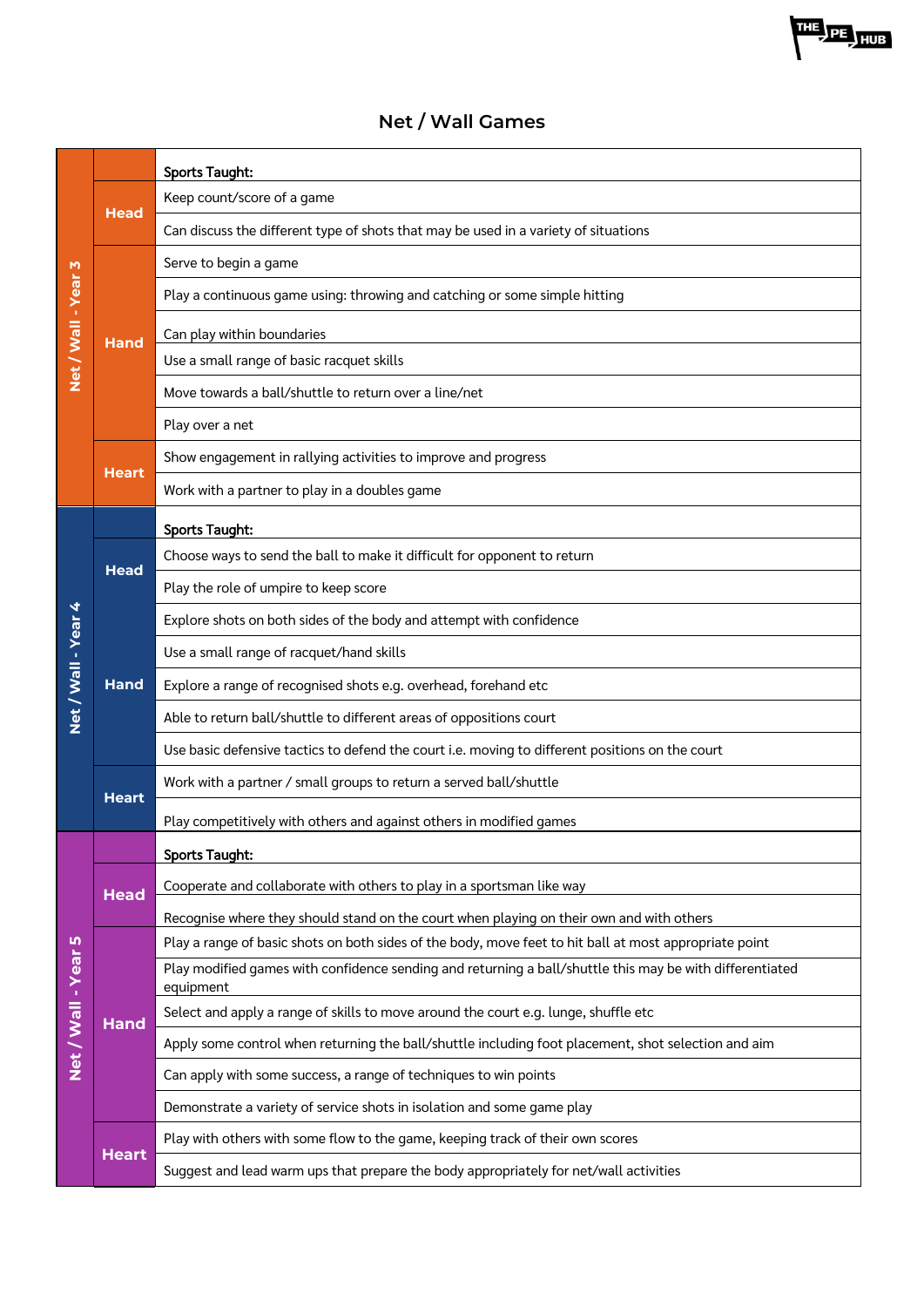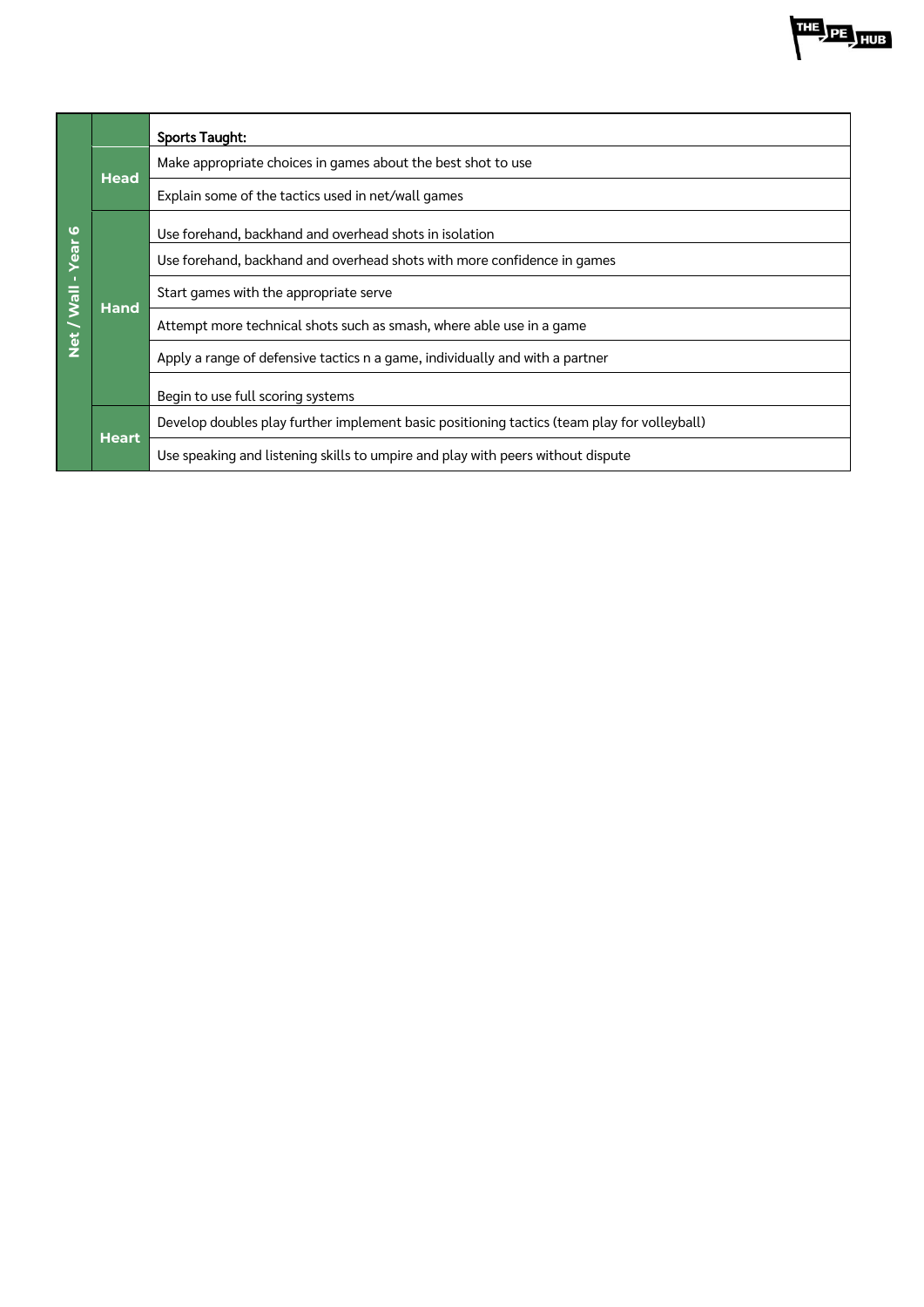### **Invasion Games**

| Invasion - Year 3 |              | <b>Sports Taught:</b>                                                                                                       |
|-------------------|--------------|-----------------------------------------------------------------------------------------------------------------------------|
|                   | <b>Head</b>  | Recognise when you need to defend                                                                                           |
|                   |              | Employ tactics to put opponents under pressure                                                                              |
|                   |              | Being aware and able to undertake the demands different positions to support both attack defence                            |
|                   | <b>Hand</b>  | Send and receive a ball with some consistency to keep possession                                                            |
|                   |              | Sometimes move into space to receive the ball                                                                               |
|                   |              | Use recognised passes in isolation e.g. chest pass for netball or kicking with the inside of the foot for football          |
|                   |              | Can recall and show at least two key teaching points of a learned skill                                                     |
|                   |              | Play using basic rules of recognised game e.g. hockey or football                                                           |
|                   |              | Shoot at a goal using appropriate skills e.g. slap shot in hockey or set shot in basketball                                 |
|                   |              | Show support, encouragement and good sportsmanship                                                                          |
|                   | <b>Heart</b> | Work as part of a team to attack towards a goal                                                                             |
|                   |              | <b>Sports Taught:</b>                                                                                                       |
|                   |              | Working with team mates to make it difficult for the opposition                                                             |
|                   | <b>Head</b>  | Use tactics to perform defensively both as a team and as an individual                                                      |
|                   |              | Play using recognised marking techniques of specific game e.g. hockey, tag rugby                                            |
| 4                 |              | Send and receive the ball with accuracy, controlling to score points/goals                                                  |
|                   | Hand         | Keep possession of the ball as an individual using skills such as dribbling and running with the ball                       |
| Invasion - Year   |              | Show speed and endurance in a game situation                                                                                |
|                   |              | Move in to space to help others and the ball over longer distances                                                          |
|                   |              | Work as part of a team to attack and score in defined area                                                                  |
|                   |              | In netball play within positional restrictions                                                                              |
|                   | <b>Heart</b> | Recognise how playing as a team can improve your communication skills                                                       |
|                   |              | Use and apply the basic rules of the game                                                                                   |
|                   |              | <b>Sports Taught:</b>                                                                                                       |
|                   |              | Play in formations and execute 'set plays' in game situations                                                               |
|                   | <b>Head</b>  | Explain the need for different tactics and attempt these in a game situation                                                |
|                   |              | Know and apply the rules consistently in a game situations                                                                  |
| Ю                 |              | Able to combine basic skills such as dribbling and passing                                                                  |
|                   |              | Select and apply skills in game situation with some consistency e.g. dodging, pivoting, dribbling and running with the ball |
| Invasion - Year   | <b>Hand</b>  | Move balls over longer distances accurately, demonstrating power                                                            |
|                   |              | Play in different positions with some success                                                                               |
|                   |              | Where appropriate mark goal side                                                                                            |
|                   |              | Use specific learned skills to maintain possession during a game                                                            |
|                   |              | Use specific skills in a game to win a ball such as boxing out and rebounding                                               |
|                   | <b>Heart</b> | Use appropriate language to explain their attacking and defensive play                                                      |
|                   |              | Covering a variety of specific skills or concepts, discuss how they can improve                                             |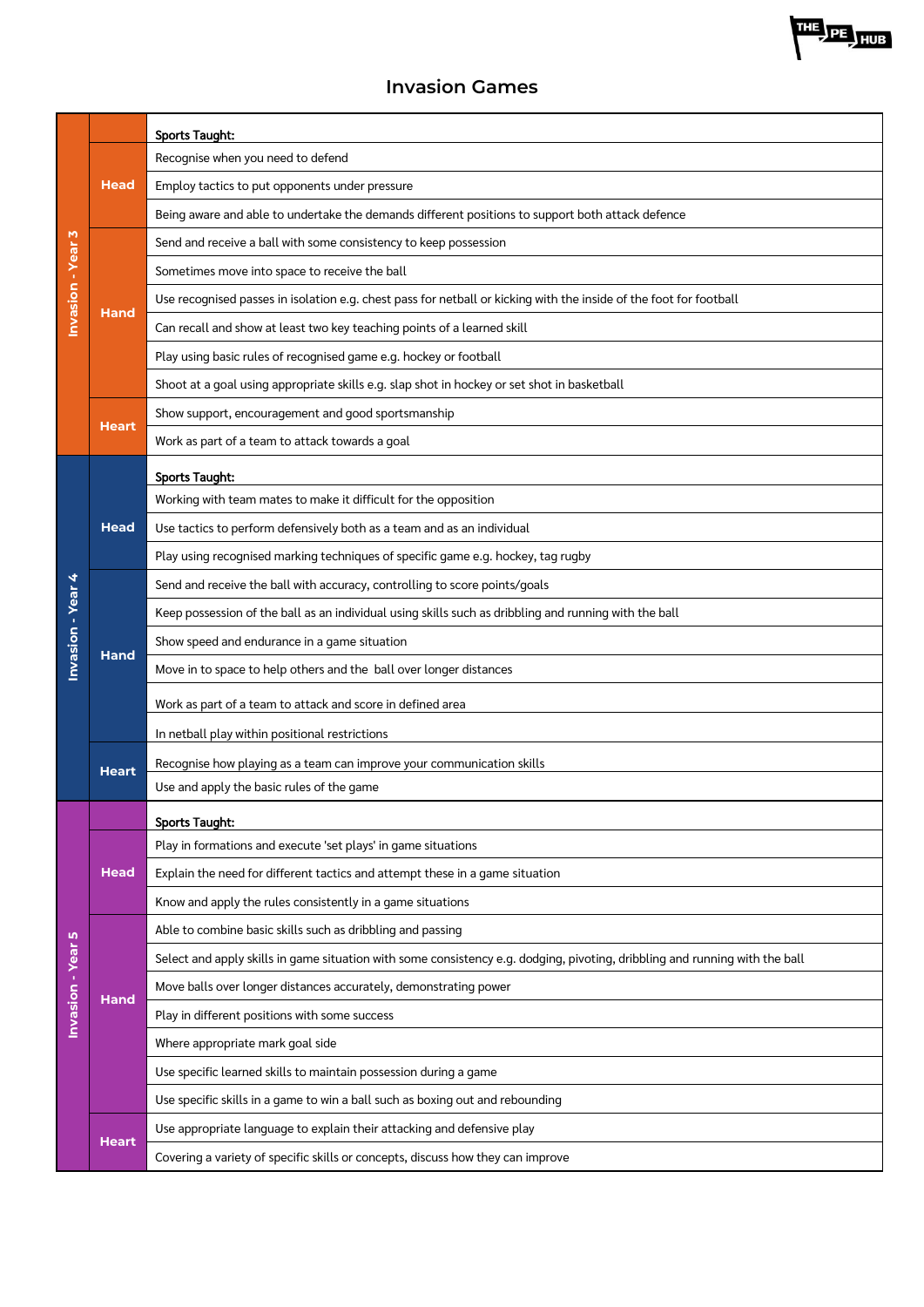

|         |              | <b>Sports Taught:</b>                                                                                                       |
|---------|--------------|-----------------------------------------------------------------------------------------------------------------------------|
|         | <b>Head</b>  | Choose and implement a range of strategies to attack and defend such as restricting attackers space or goal side<br>marking |
|         |              | Suggest, plan and lead a warm up or drill and use STEP technique to modify                                                  |
|         |              | Make quicker decisions in games (on and off the ball)                                                                       |
| ဖ<br>ලී | Hand         | Use and apply boundary rules such as corners, self pass and sideline in relevant game                                       |
|         |              | Build upon set plays such as in tag rugby, some suggest improvements to play                                                |
| nvasion |              | Use a variety of techniques for passing, controlling, dribbling and shooting the ball in games                              |
|         |              | Play in a variety of positions (attacking and defensive)                                                                    |
|         |              | Consistently catch/stop and control a ball                                                                                  |
|         |              | Able to track and control a rebound from shot (penalty or open play)                                                        |
|         | <b>Heart</b> | Support someone else to take the lead in a warm up                                                                          |
|         |              | Work collaboratively in a team to play and keep possession of the ball                                                      |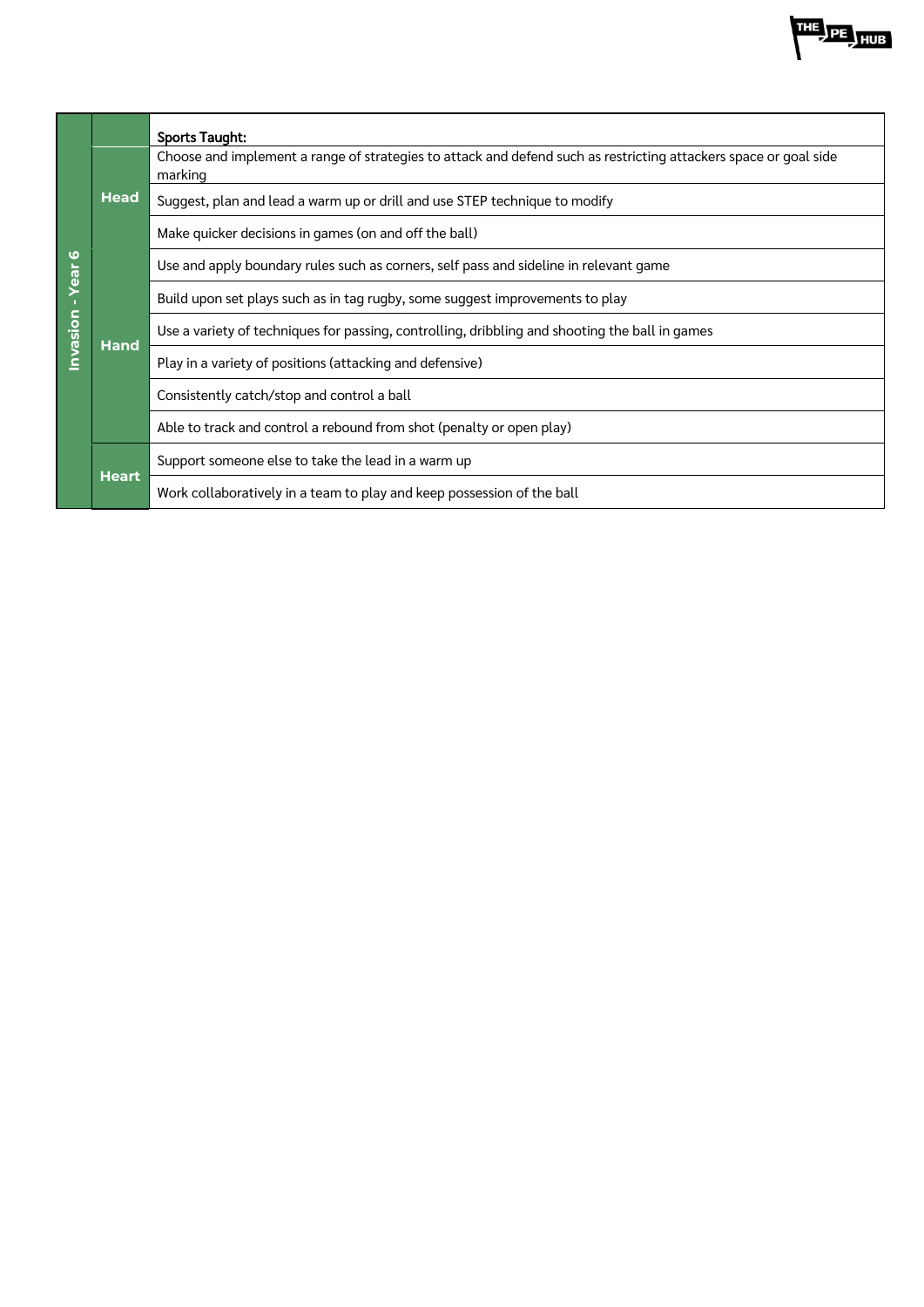

| M<br><b>Gymnastics - Year</b> | <b>Head</b>  | Modify actions independently using different pathways, directions and shapes                              |
|-------------------------------|--------------|-----------------------------------------------------------------------------------------------------------|
|                               |              | Identify similarities and differences in sequences                                                        |
|                               |              | Perform sequences with contrasting actions                                                                |
|                               | <b>Hand</b>  | Perform a range of increasingly challenging actions                                                       |
|                               |              | Show strength and flexibility to shapes and actions being performed                                       |
|                               |              | Remember and repeat sequences                                                                             |
|                               |              | Begin to show fluency in sequences and movement patterns                                                  |
|                               |              | Adapt basic sequences to include some apparatus                                                           |
|                               |              | Develop body management over a range of floor exercises                                                   |
|                               |              | Comment on others gymnastics sequences describing what they did well                                      |
|                               | <b>Heart</b> | Can suggest how developing strength and flexibility helps in maintaining a healthy active lifestyle       |
|                               |              | Decide on ways to improve a piece of work using compositional elements and implement changes              |
|                               | <b>Head</b>  | Apply a broader range of more challenging skills executed with precision                                  |
| 4                             |              | Perform actions such as balance, body shapes and flight with control                                      |
|                               |              | Develop an increased range of body actions and shapes to use in longer, more complex sequences            |
|                               | <b>Hand</b>  | Identify 'core muscles' and use them to improve quality of shapes and actions                             |
| <b>Gymnastics - Year</b>      |              | Challenge self to more complex versions of a skill/action                                                 |
|                               |              | Show smooth transitions and flow in sequences                                                             |
|                               |              | Adapt actions and sequences to work with partners and small groups                                        |
|                               | <b>Heart</b> | At key points, compare their performances to previous ones                                                |
|                               | Head         | Selects a component for improvement and use guidance from others to do so                                 |
|                               |              | Explain the significance of a warm up and how it relates to gymnastics activity                           |
|                               | <b>Hand</b>  | Create longer and more complex sequences and adapt their performances                                     |
|                               |              | Follow, copy and repeat others actions                                                                    |
|                               |              | Make a dynamic sequence with contrasting shapes and actions and balances demonstrating smooth transitions |
|                               |              | Develop strength and flexibility to hold more complex balances and shapes such as bridge with control     |
| Gymnastics - Year 5           |              | Attempt to perform more complex skills in isolation such as round-off                                     |
|                               |              | Remember and repeat longer sequences with more difficult actions such as cartwheels, shoulder rolls       |
|                               | <b>Heart</b> | Work responsibly in trust exercises and when counterbalancing                                             |
|                               |              | Perform symmetry and asymmetry individually, in pairs and as a group                                      |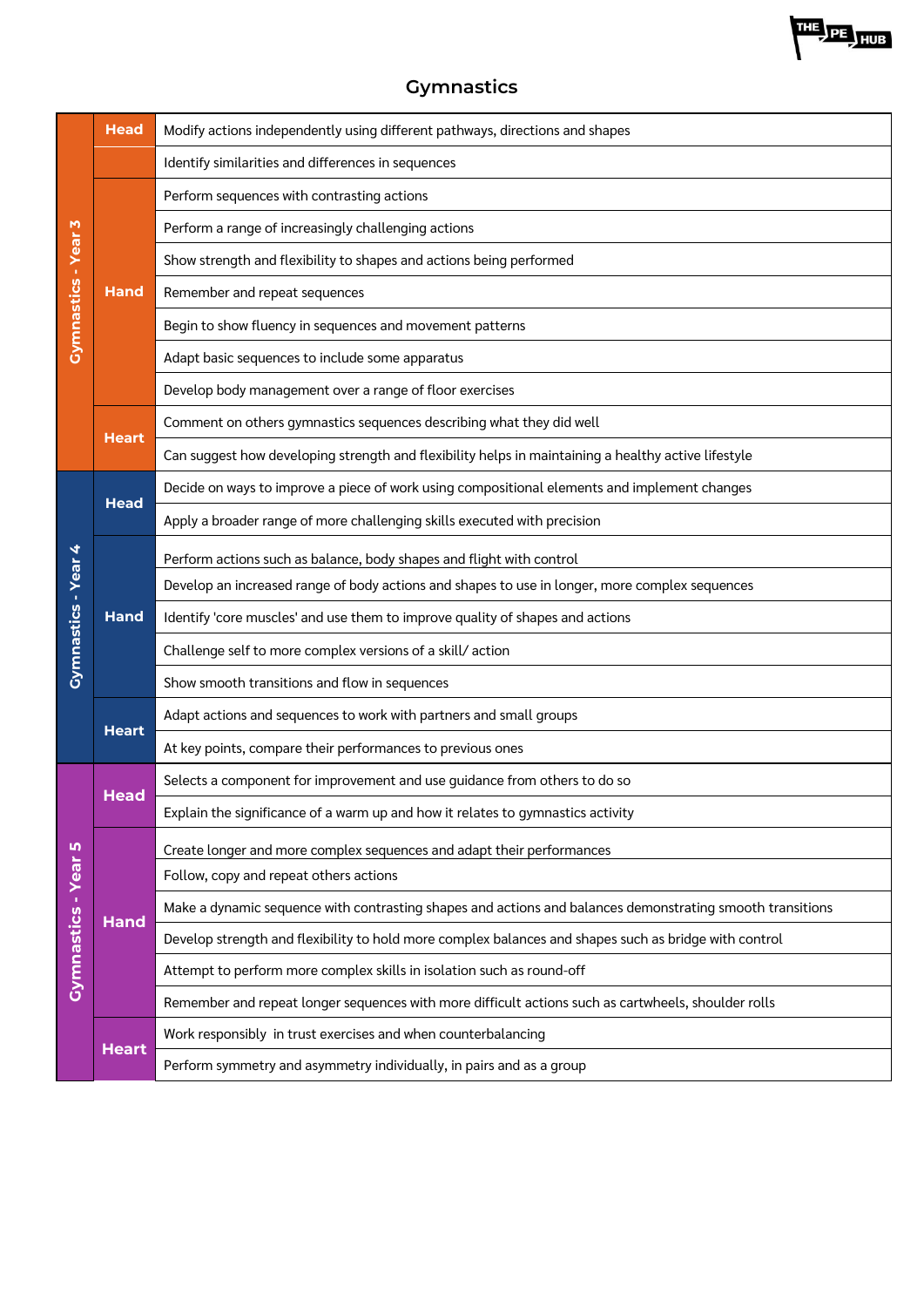

| $\boldsymbol{\omega}$<br>yar | <b>Head</b>  | Identify their strengths and weakness and compose a sequence which will achieve the highest score against criteria |
|------------------------------|--------------|--------------------------------------------------------------------------------------------------------------------|
|                              | <b>Hand</b>  | Perform increasingly complex sequences                                                                             |
|                              |              | Perform showing awareness of the judging criteria                                                                  |
|                              |              | Compose and practise actions and relate to music                                                                   |
| Cymnastics                   |              | Experience flight on and off of apparatus                                                                          |
|                              |              | Show clarity, fluency, accuracy and consistency in their movements                                                 |
|                              | <b>Heart</b> | Lead group warm up demonstrating the importance of strength and flexibility                                        |
|                              |              | Work independently and in small groups to make up sequences to perform to an audience                              |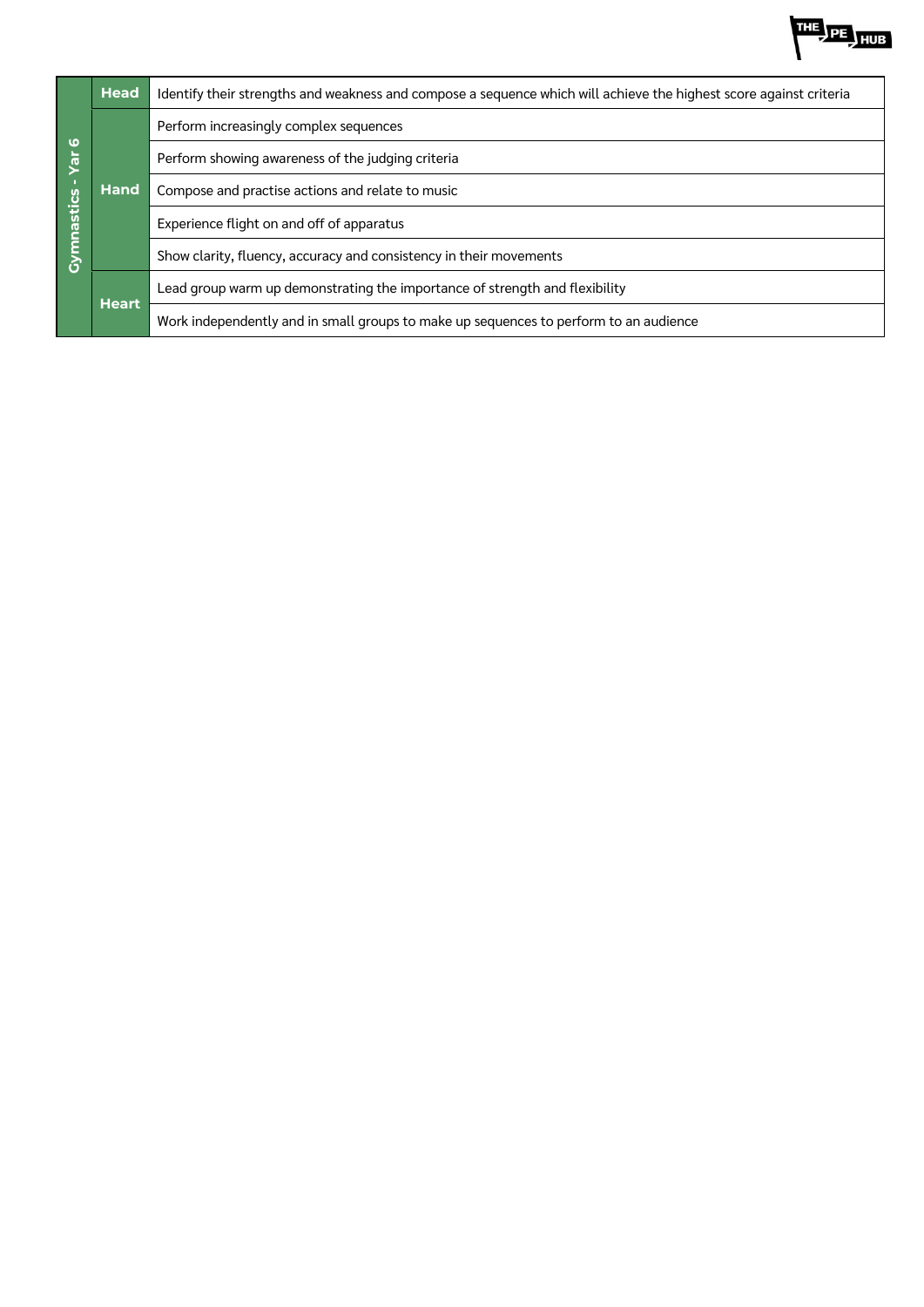

#### **Dance**

| M<br>Dance - Year | <b>Head</b>  | Contribute ideas to the structure of the dance                                            |
|-------------------|--------------|-------------------------------------------------------------------------------------------|
|                   |              | Create basic actions as an individual and working with a partner                          |
|                   |              | Describe using appropriate language the features of dances performed by others            |
|                   | <b>Hand</b>  | Attempt to perform with a sense of dynamics                                               |
|                   |              | Competently include props and other ideas in their dance                                  |
|                   |              | Attempt short pieces of improvised dance responding to the structure/theme of the dance   |
|                   |              | Share and create short dance phrases with a partner and in small groups                   |
|                   |              | Perform a range of recognised dance actions with some confidence e.g. do se do            |
|                   |              | Perform movements with increased control                                                  |
|                   |              | Express moods and feelings throughout the dance piece                                     |
|                   | <b>Heart</b> | Can decide with others which floor patterns/pathways to follow                            |
|                   |              | Use peer assessment to identify strength an weaknesses in performance                     |
|                   | <b>Head</b>  | Respond sensitively to professional work                                                  |
|                   |              | Refine, repeat and remember short dance phrases                                           |
|                   | <b>Hand</b>  | Perform with increasing musicality with control and confidence                            |
|                   |              | Perform dances with consistency                                                           |
| Dance - Year 4    |              | Show rhythm and style when performing as an individual and with others                    |
|                   |              | Use devices to change actions individually and as a group e.g. facing, levels etc         |
|                   |              | Dance using a variety of formations confidently                                           |
|                   |              | Show sensitivity to a dance idea/theme or story                                           |
|                   | <b>Heart</b> | Showing self control and maturity to perform a partner/ group contact work                |
|                   | <b>Head</b>  | Confidently participate in dances from different cultures/parts of the world              |
|                   |              | Perform different styles of dance clearly and fluently                                    |
|                   | <b>Hand</b>  | Refine & improve dances adapting them to include use of space rhythm & expression         |
|                   |              | Adapt their skills to meet the demands of a range of dance styles                         |
| Dance - Year 5    |              | Incorporate levels and flight in to movement patterns and dances                          |
|                   |              | Create and use compositional ideas confidently such as pathways, step patterns and unison |
|                   | <b>Heart</b> | Recognise and comment on dances suggesting ways to improve                                |
|                   |              | Work collaboratively in groups to compose short dances                                    |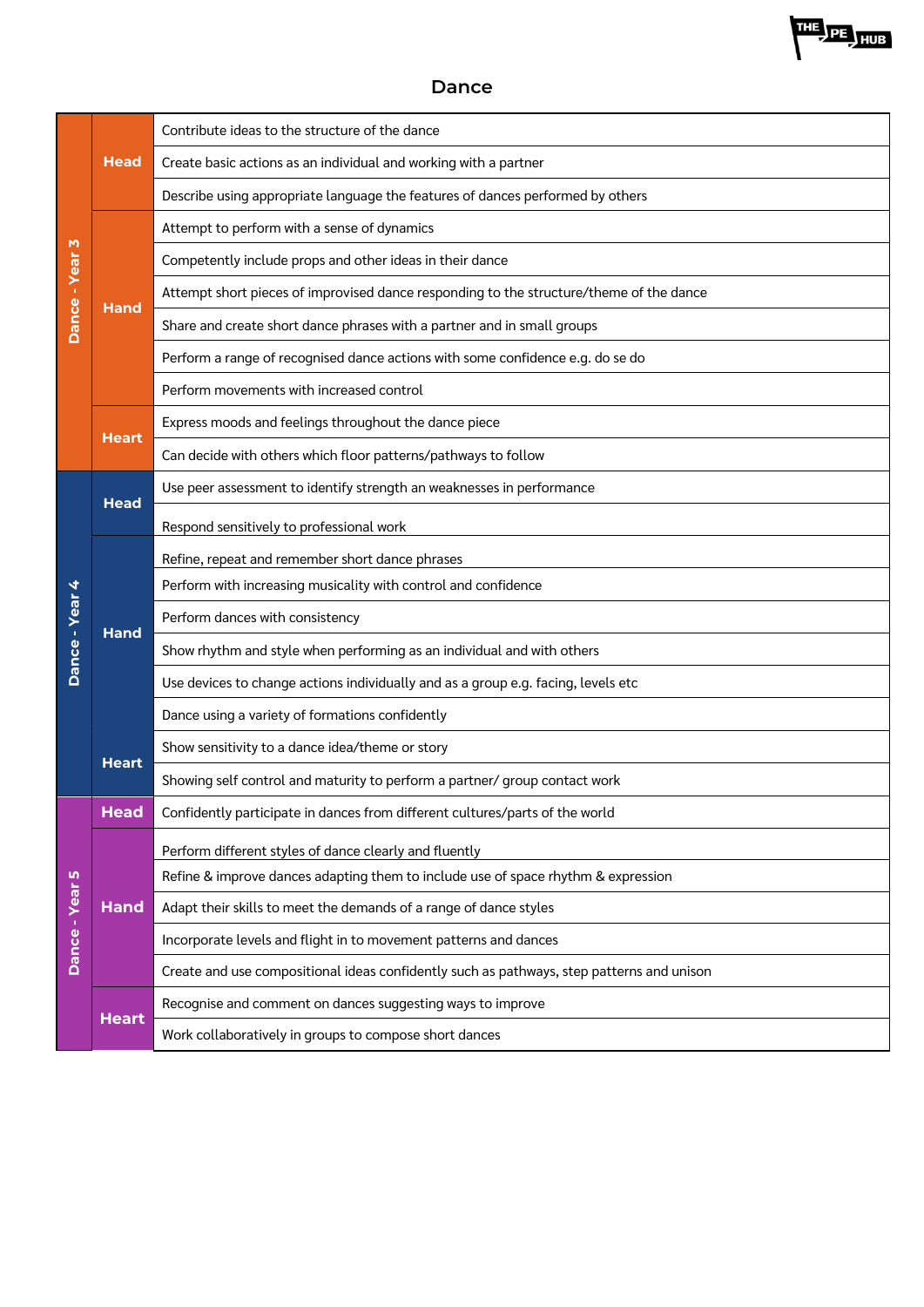| ဖ<br>Year<br>Dance- | <b>Head</b>  | Interpret different stimuli with imagination and flair                                               |
|---------------------|--------------|------------------------------------------------------------------------------------------------------|
|                     |              | Identify in others and self where good performance qualities are achieved                            |
|                     | <b>Hand</b>  | Warm up and cool down independently                                                                  |
|                     |              | Work creatively and imaginatively on their own, in pairs and in a group to create simple dances      |
|                     |              | Implement skills from other activity areas e.g. gym and games to perform tasks                       |
|                     |              | Use recognised dance actions and adapt to create motifs and movement patterns                        |
|                     |              | Communicate the artistic intention of a dance clearly, fluently, musically and with control          |
|                     |              | Practise and refine coordination skills through activities such as live aural setting / freeze frame |
|                     | <b>Heart</b> | When working in groups/pairs take the lead suggesting ideas and refining actions of others           |
|                     |              | Use facial expression to communicate emotion and a further narrative                                 |